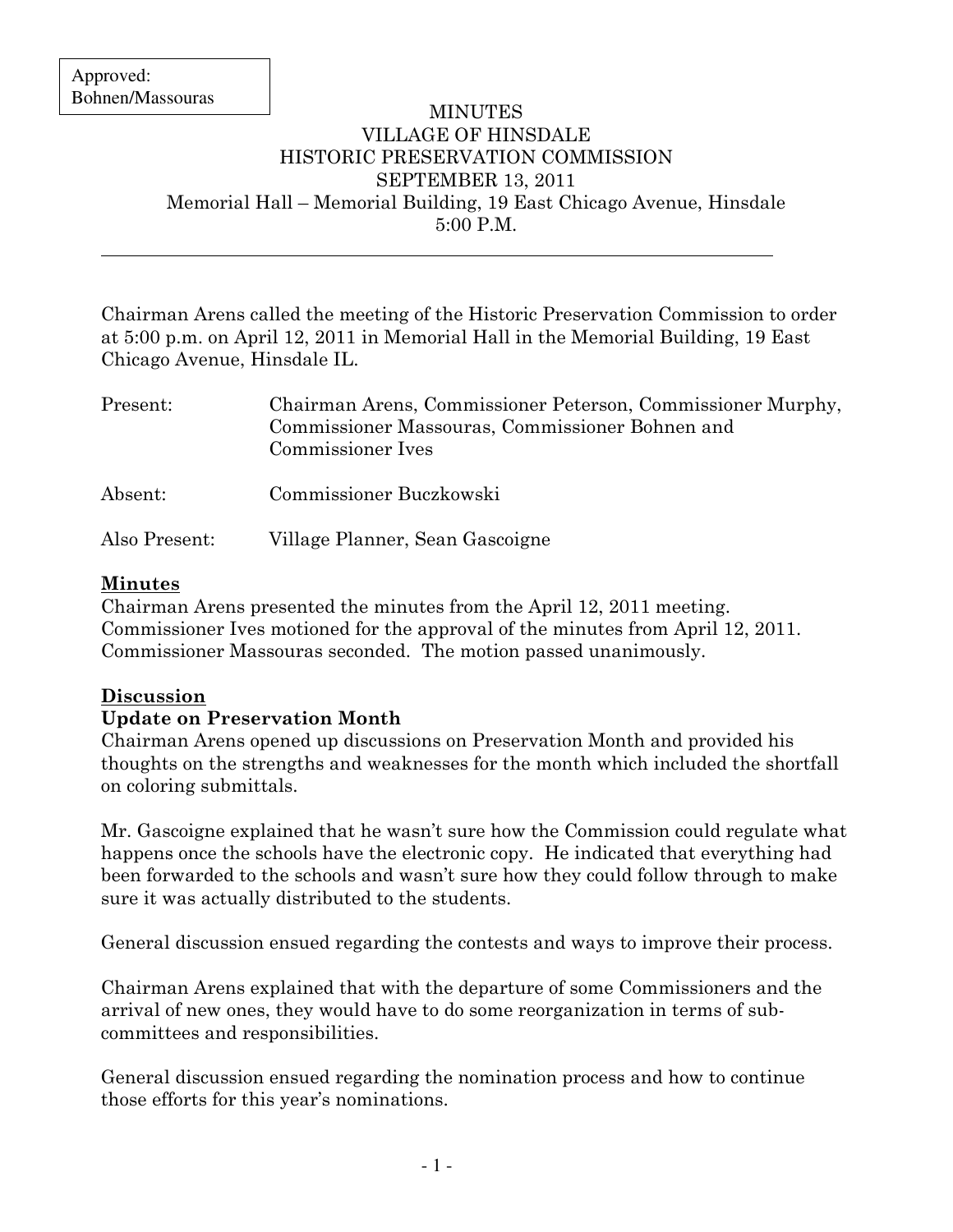### Discussion re: Proposed Text Amendment Regarding the Design Review **Commission**

Chairman Arens introduced the discussion regarding the Design Review Commission (DRC) and explained that Commissioner Bohnen had an interest in discussing this topic amongst the Historic Preservation Commission. He then asked Commissioner Bohnen to summarize the request for the other Commissioners.

Commissioner Bohnen provided a brief summary and indicated that as a Commission, they should discuss the matter and provide a position to the Plan Commission for their upcoming public hearing on the matter. He then asked Mr. Gascoigne to lead off the conversation with some of the history.

Mr. Gascoigne apologized for his minimal knowledge on the matter and explained his understanding as to the evolution of the text amendment. He explained that his main capacity was managing the process of the text amendment and unfortunately not as much emphasis on the history and specifics of the actual amendment itself. He then indicated that Robb McGinnis was the staff liaison to the Design Review Commission and had a better working knowledge as to how the Commission came to be and how the design standards were derived. He stated that Mr. McGinnis would be present at the Plan Commission meeting, along with certain Design Review Commissioners, to present the amendment and answer specific questions.

Commissioner Bohnen offered to provide some additional background and provided his thoughts as to how the Design Review Commission came about and how it was tied back to the 2025 study. He explained how the different discussions of the 2025 study progressed and that the largest hurdle amongst these discussions was how to incentivize builders to go through a review process. He identified how the discussions evolved to the idea of FAR and defined the concept of FAR. He also explained some of the other ideas, of which one was to reduce the allowed FAR in the zoning code by a percentage, and then let someone earn that amount back by going through the design review process.

Commissioner Bohnen went on to express his concerns with the amendment as proposed and offered examples of how the elimination of FAR could be problematic if passed. He summarized various documents provided by either the Village or the DRC that he felt were misleading and provided the Commission with a physical sample of how the proposed language could impact development. He summarized his findings in the document and how he arrived at his position. He explained how the DRC process was put on hold to address the rewriting of the Zoning Code which would have addressed different options for bulk and potentially affected the direction the DRC could have proceeded but that the rewrite was never completed. Commissioner Bohnen then explained his understanding and concern as to how the DRC was revived which resulted in the proposed text amendment they were discussing.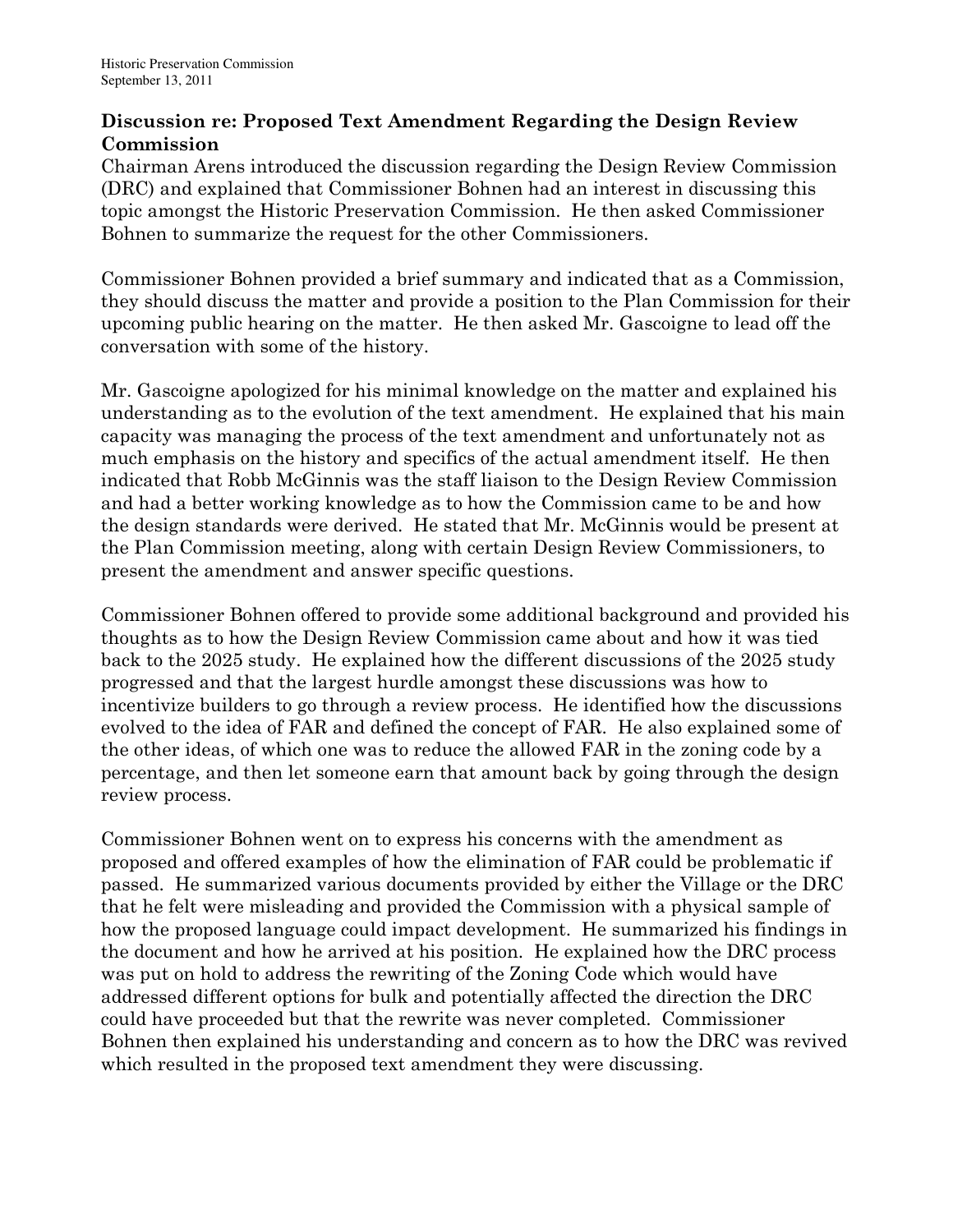General discussion ensued regarding various points of Commissioner Bohnen's summary.

Mr. Bohnen provided his response and provided excerpts from various Village documents and e-mails that he felt supported his concern. He explained the design standards the DRC had drafted and commended them on their efforts. He wrapped up his discussion by summarizing the findings of the SEG group responsible for these discussions as part of the 2025 plan and enumerating his various concerns as a result of this proposal.

Chairman Arens thanked Commissioner Bohnen and offered his thoughts. He asked Mr. Gascoigne how the proposed amendment would affect landmark homes.

Mr. Gascoigne indicated that his understanding of the proposed amendment was that it was only applicable to new homes.

Commissioner Bohnen disagreed and indicated that the proposed ordinance also included renovations.

General discussion ensued regarding the impact of bulk and curb appeal if in fact renovations were considered as part of this proposal as well as the impacts of removing the FAR requirement.

Commissioner Ives explained his thoughts and concerns with the removal of FAR and felt it should be left in place.

The Commission discussed various concerns including the practicality and ramifications of removing of FAR.

Chairman Arens questioned how the Commission could convey their concerns to the Plan Commission for their public hearing.

Mr. Gascoigne explained how the Commission could memorialize their concerns and he would be happy to pass those on to the Plan Commission before their public hearing discussion.

General discussion ensued and the Commissioners raised several questions regarding the process that would be put in place should the amendment be approved, so that they could better understand the impacts.

The Commission generally agreed that the Chairman should draft a letter on the Commission's behalf and submit it to the Plan Commission. The Commission then discussed the intent of the language to be presented.